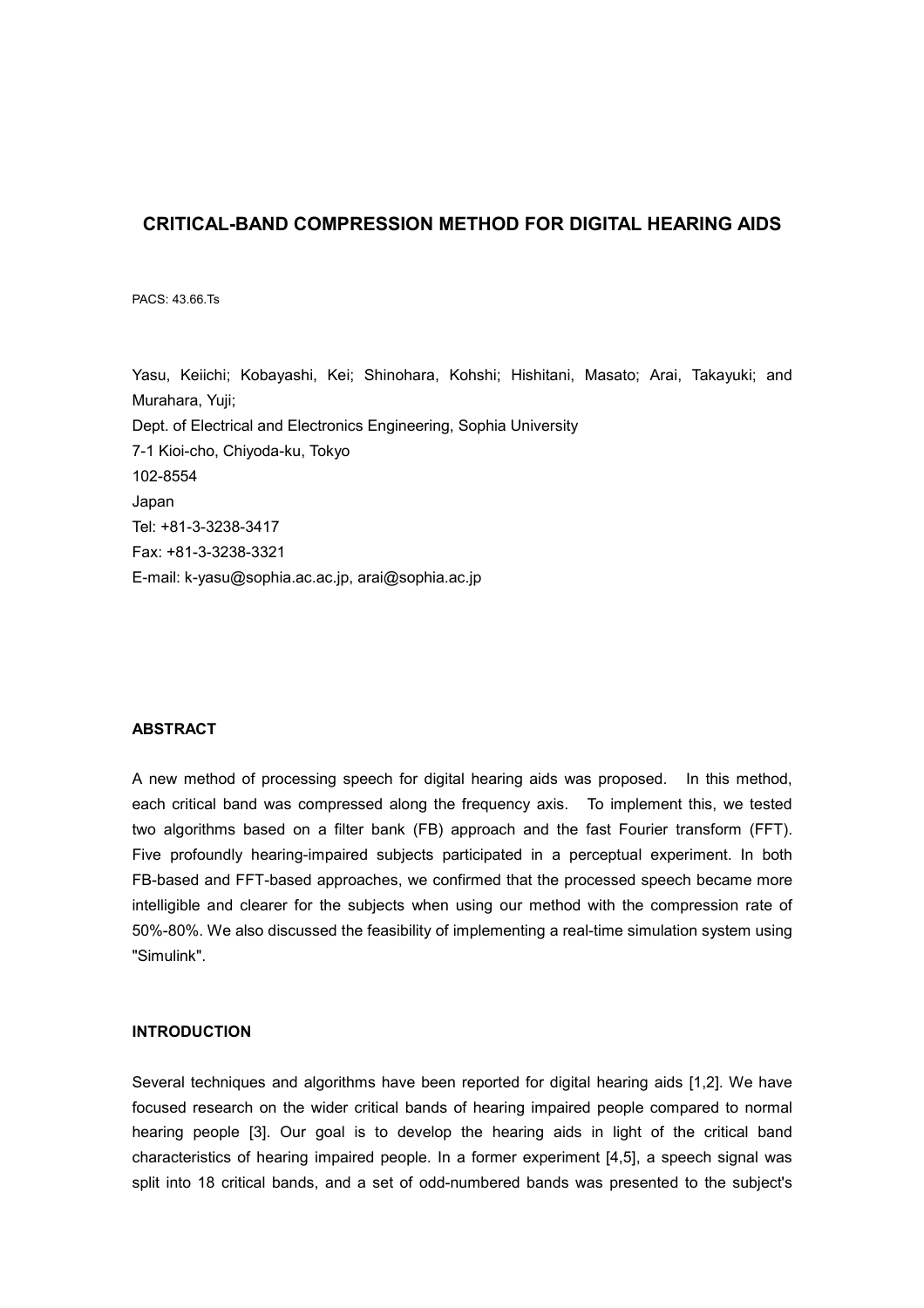right ear, while the rest was presented to the left ear. The speech signals became clearer for both normal hearing and hearing impaired subjects. This approach, however, is only useful when both ears have similar auditory characteristics. In the present study, we propose a method for processing speech signals within a single channel to reduce interference between adjacent frequency bands. This compression is intended to compensate for the frequency selectivity of hearing impairments, as has been reported in previous studies. Our algorithm is unique in that it operates on a single rather than dual channel. Two approaches were tested. In each case the signal was compressed toward the center of each critical band along the frequency axis. The first approach was based on a filter bank with a set of bandpass filters. The second was based on the fast Fourier transform (FFT). Real-time processing using DSP is necessary to achieve our goal. For the first step, we created real-time simulation models for those approaches using "Simulink". In Section 2 we describe the principle behind each approach. In Section 3, experimental results are presented. Discussion follows in Section 4.

### **TWO APPROACHES FOR FREQUENCY COMPRESSOION**

#### Filter-bank approach

The Filter-bank (FB) approach is based on a filterbank with a set of band pass filters. An input signal was passed through a FIR filter by the Kaiser window at each of 21 channel bands. The signal is given by  $x_{\text{opt}}[k, n]$  ( $k = 1, 2, ..., 21$ ), and transformed into the Hilbert envelope  $E_{\text{cav}}[k,n]$ , which contains the most essential acoustic information. The carrier component  $\cos \theta_{\text{org}}[k,n]$  is given by

$$
\cos\theta_{org}[k,n] = x_{org}[k,n]/E_{org}[k,n].
$$

The same input signal was also passed through another FIR filter at each of 21 critical bands. The signal is given by  $x_{cm}$ [k,*n*]. The bandwidth of each FIR filter ranged from 50% to 90% compared to the original bandwidth. The Hilbert envelope  $E_{cm} [k,n]$  and the carrier component  $\cos \theta_{\text{cmp}}[k,n]$  are given by

$$
\cos\theta_{\text{cmp}}[k,n] = x_{\text{cmp}}[k,n]/E_{\text{cmp}}[k,n].
$$

Next, the product of the Hilbert envelope  $E_{\text{ore}}[k,n]$  obtained from the first step and the carrier component  $cos \theta_{cm} [k,n]$  obtained from second step was taken for each band. The output signal  $y[k,n]$  for channel  $k$  was given by

$$
y[k,n] = E_{org}[k,n] \cos \theta_{cmp}[k,n].
$$

Finally, a summation of all the outputs from the 21 bands was calculated to arrive at the final signal. The spectrograms before and after the FB-based processing are shown in Fig. 1 (left column). This figure shows the speech information is compressed into the center frequency of each critical band.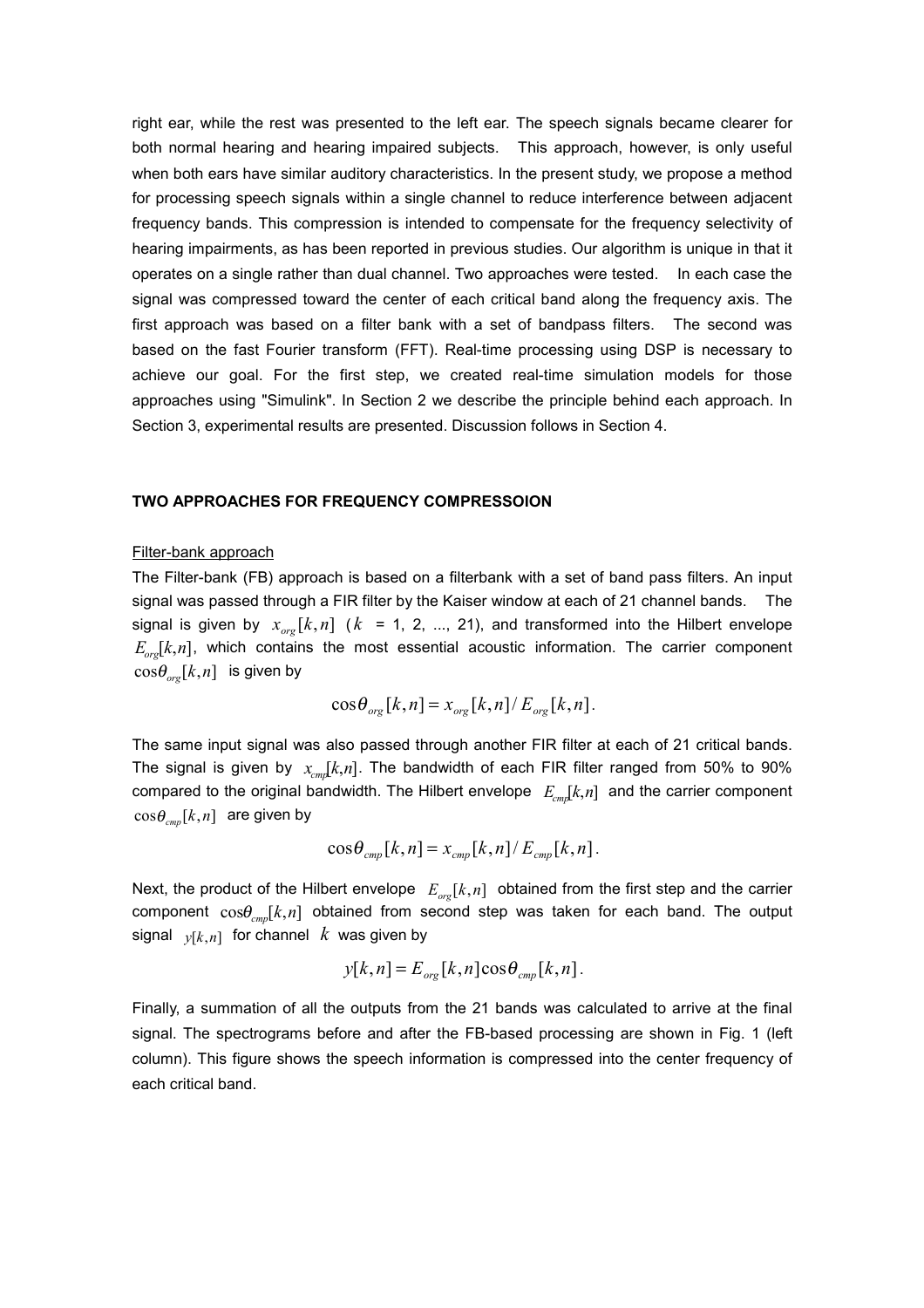

Fig. 1 - Spectrograms of the FB-based (left) and the FFT-based (right) approaches. Top panel: original and bottom panel: processed with compression rate of 50%.

### FFT-based approach

The second approach is based on the fast Fourier transform (FFT). First, an input speech signal was divided into frames with a frame length of 512 samples, a frame shift of 128 samples and windowed by the Hamming window. Next, the signal for each frame was transformed from the time domain to the frequency domain by FFT. After the amplitude and phase spectra of the FFT were calculated, a compressed amplitude spectrum was computed for each band. The compression was done for the amplitude spectrum toward the center of each critical band along the frequency axis, and the compression rate ranged from 50% to 90%. Next, the partially compressed amplitude spectrum was multiplied by the original phase spectrum to re-synthesize a band-limited signal. Finally, the overlap add (OLA) technique was applied to the IFFT of the product from the previous step to obtain the final signal. Fig. 1 (right column) shows the spectrum before and after using this technique (compression rate is 50%).

### **EXPERIMENTS**

### Experiment I: FB-based and FFT-based approaches

Two MATLAB programs were written according to the approaches described in Section 2. The compression rate varied from 10% to 100% in 10% steps. A hearing impaired listener participated in a preliminary experiment, and we obtained the best performance with a compression rate of 70% for the filter-bank based approach and 60% for the FFT-based approach.

Five hearing-impaired subjects participated in the main experiment. All subjects have hearing levels above 90dB classified as profoundly hearing-impaired and usually wear hearing aids. We used five sentences (three spoken by males, two by females) from "The Phoneme-Balanced 1000 Sentence Speech Database Vol.2" by NTT-Advanced Technology. Subjects followed the same procedure for all 5 sentences and executed the set of sentences twice, once for the FB-based and once for the FFT-based approach. Before playing each sentence, we indicated which sentence was spoken on the list. Then, they were asked to evaluate each token for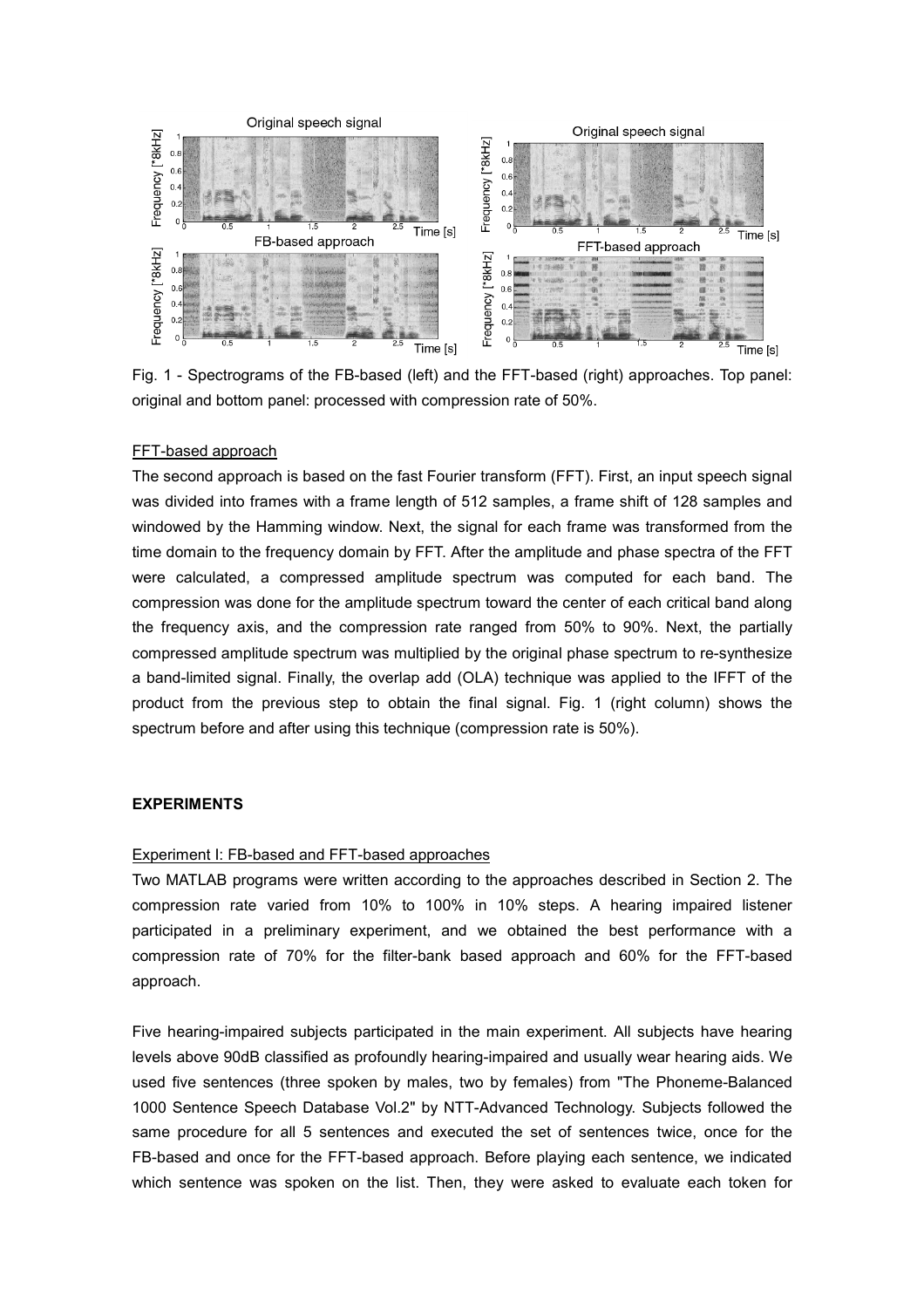naturalness, clarity, and intelligibility with a five-point scale (1-5). Higher numbers indicated a greater degree, and point 3 was set for the original. We also asked them to make comments for each sound. Speech sounds were played through a pair of loudspeakers (BOSE Speaker 402) with an amplifier (SONY V777E) rather than headphones because of the dynamics of hearing range of the subjects.

# Result

The results of FB-based and FFT-based approaches are given in Table 1.

| <b>Evaluation</b> | FB-based approach |     |               |     |      |         | FFT-based approach |     |     |               |                  |         |
|-------------------|-------------------|-----|---------------|-----|------|---------|--------------------|-----|-----|---------------|------------------|---------|
|                   | Subjects          |     |               |     |      |         | Subjects           |     |     |               |                  |         |
|                   |                   | в   |               |     |      | Average | А                  | B   |     |               |                  | Average |
| Natural           | 4.01              | 3.0 | 4.0           | 5.0 | 4.0  |         |                    | 3.0 | 2.0 | 4.OI          | 4.0              | 3.2     |
| Clear             | 3.5 <sub>1</sub>  | 3.0 | $4.0^{\circ}$ | 4.0 | 4.0  | 3.7     |                    | 3.0 | 3.0 | $4.0^{\circ}$ | 5.0 <sub>l</sub> | 3.8     |
| Intelligible      | 3.0 <sub>l</sub>  |     | 4.0           |     | 4.01 | 3.6     |                    | 3.0 | 2(  | 2             |                  | 2.8     |

Table. 1 - Result of Experiment I

# Experiment II: Experiment of a real-time system using "Simulink"

We created an interface by using "Simulink" to allow us to implement a real-time system simulation. In this system, output sounds were computed in real time, while MALTAB programs created waveform. We conducted an experiment of the FB-based approach for real-time system. Two hearing-impaired subjects participated in the experiment of the FB-based approach simulation. During this experiment, compression rates could be changed for each model from 10% to 100%, in 10% steps, by means of a graphical user interface. After pressing a "play" button they listened to the original and compressed sounds. They could change compression rate freely and listen to the original sounds at any time. Next, they were asked which compression-rate was best for listening and were asked to evaluate each token for naturalness, clarity, and general impression using a five-point scale (1-5) and point 3 was set for the original. We also asked them to make comments for each sound.

## Result

The result of real-time simulation is given in Table 2.

|         |                       | Subject A |             |         | Subject B           |             |       |         |  |
|---------|-----------------------|-----------|-------------|---------|---------------------|-------------|-------|---------|--|
|         | Sentences Compression |           | Evaluations |         | Compression         | Evaluations |       |         |  |
|         | rate <sup>[%]</sup>   | Natural   | Clear       | General | rate <sup>[%]</sup> | Natural     | Clear | General |  |
| No.1    | 90                    | 3.0       | 4.0         | 3.0     | 50                  | 4.0         | 5.0   | 4.0     |  |
| No.2    | 60                    | 3.5       | 3.0         | 4.0     | 60                  | 4.0         | 4.0   | 4.0     |  |
| No.3    | 80                    | 3.0       | 4.0         | 3.0     | 40                  | 4.0         | 5.0   | 4.0     |  |
| No.4    | 60                    | 3.0       | 5.0         | 3.0     | 50                  | 5.0         | 5.0   | 5.0     |  |
| No.5    | 60                    | 3.0       | 4.0         | 4.0     | 50                  | 4.0         | 4.0   | 4.0     |  |
| Average | 70                    | 3.1       | 4.0         | 3.4     | 50                  | 4.2         | 4.6   | 4.2     |  |

Table. 2 - Result of Experiment II (Real-time simulation)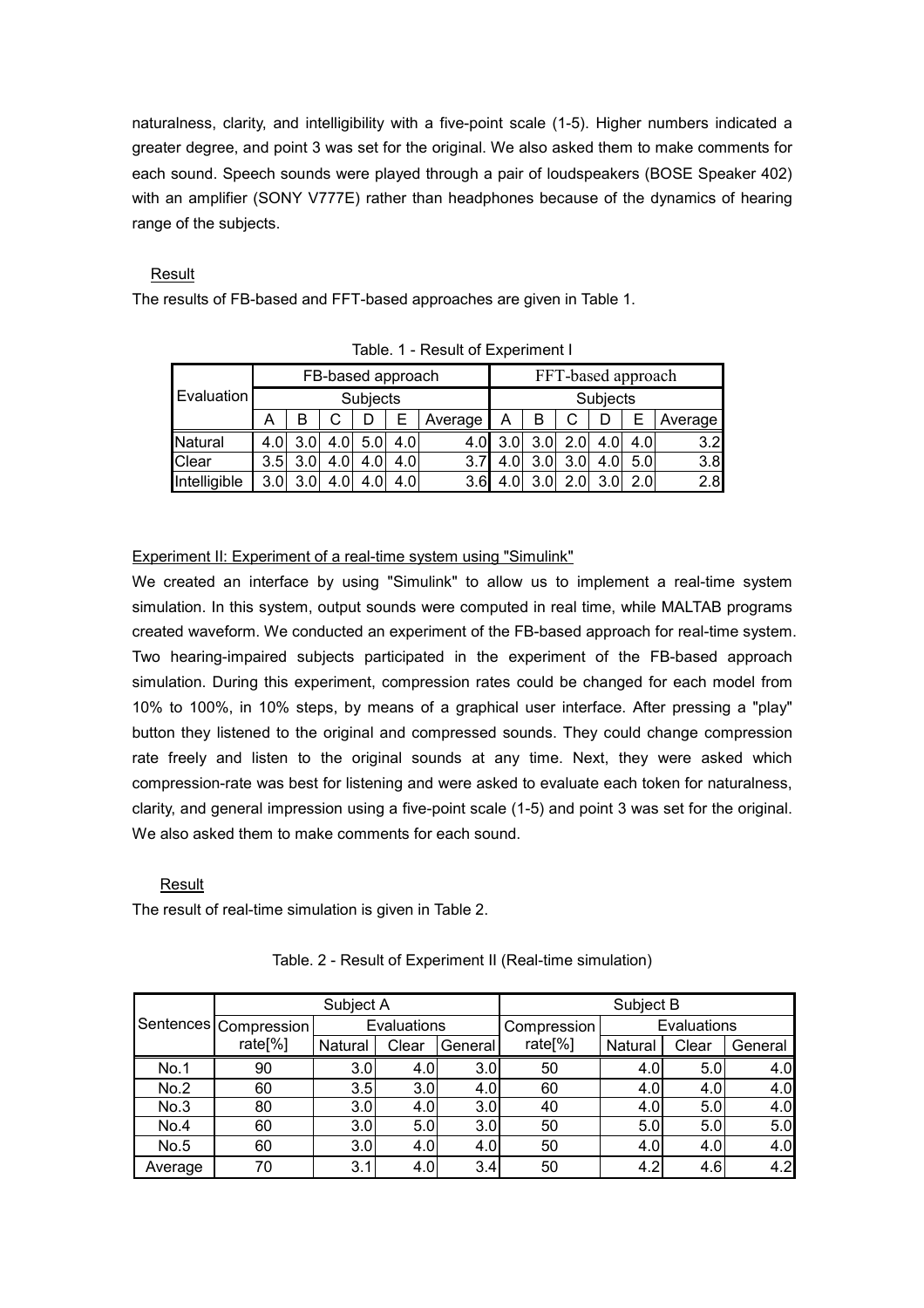### **DISCUSSION**

#### Experiment I: FB-based and FFT-based approaches

The results show that FB-based approach yields more natural, clear and intelligible signals than the original. Some of the more common comments from the subjects were that the outline of the signal becomes clearer and that the process clears up the signal especially in higher frequencies. We believe this is because the interference between adjacent critical bands was reduced in this approach. Furthermore, the asymmetry of the simultaneous masking effect on the frequency domain might help to make signals clearer in higher frequency range.

The FFT-based approach also yields clearer signals than the original. The subjects reported that the FFT-based sounds were clearer than the FB-based sounds, although they were less natural and less intelligible. This can be explained from the different spectrograms in Fig. 1. The FFT-based approach has more distinct contrast than the FB-based approach because zeros were padded on the frequency domain. In the case of the FB-based approach, some energy is leaking between the bands. Thus, for clarity, the average score of the FFT-based is higher than for the FB-based, although that was not the case for naturalness and intelligibility (possibly for the same reason).

### Experiment II: Real-time simulation

From the real-time simulation, we observed a similar tendency as in Experiment I (the MATLAB simulation). Furthermore, the processed signals were more preferable than the original (the range of compression rate that the subjects selected varies form 50-80%). This suggests that the effective system (the FB-based system, at least) can be implemented on a digital signal processor (DSP). One of the biggest advantages of real-time simulation is that it enables us to change the compression rate at any time. We need to continue to develop a real-time system for the FFT-based approach as well as the FB-based approach, and conduct experiments for more subjects.

### **CONCLUSION**

We proposed a new method in which critical-band was compressed along the frequency axis. To implement this, two approaches, the FB-based and the FFT-based approaches, were tested. As a result of the experiments for hearing impaired people, there was the improvement in the quality of sound. For the FB-based approach, naturalness, clarity and intelligibility were improved. For the FFT-method, clarity was improved. According to this result, both the FB-based and the FFT-based approaches, are effective methods for creating speech sounds for hearing impaired people. We also successfully developed a real-time simulation system with variable compression rate for the experiment. This achievement is the big step toward developing a real-time system using a DSP for researching hearing aids.